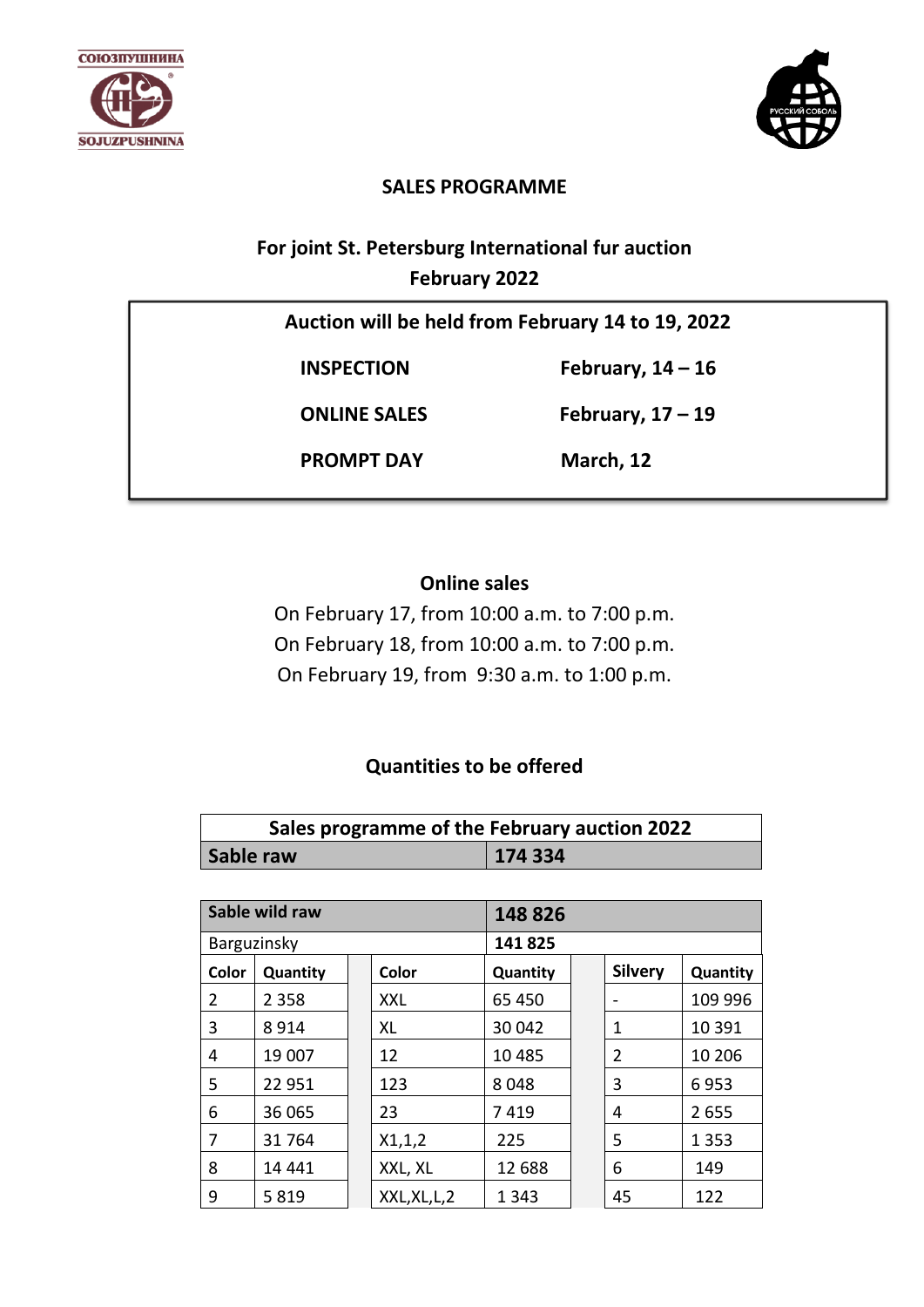



| 10  | 490     | <b>XXL 123</b>  | 14      |        |
|-----|---------|-----------------|---------|--------|
| 3,4 | 16      | 12,23           | 6047    |        |
|     |         | XL 12,23,       | 26      |        |
|     |         | XXL, XL, 12, 23 | 38      |        |
|     | 141 825 |                 | 141 825 | 141825 |

| Kamchatsky        | 764 |
|-------------------|-----|
| Amursky, Jakutsky | 734 |
| Eniseisky         | 920 |

| Il grade | 1 3 9 6 |
|----------|---------|
| Damaged  | 3 1 8 7 |

| <b>Baum marten</b> | 3 7 9 3 |
|--------------------|---------|
| Size XXL, XL       | 3 698   |
| 123                |         |

|                | Sable farm raw |               | 24 172   |                |          |
|----------------|----------------|---------------|----------|----------------|----------|
| Regular        |                |               | 24 038   |                |          |
| Color          | Quantity       | <b>Size</b>   | Quantity | <b>Silvery</b> | Quantity |
| 1              | 8485           | XXL           | 11 250   |                | 23 549   |
| $\overline{2}$ | 11 4 48        | XL            | 5 5 3 3  | 1              | 481      |
| 3              | 3 2 4 2        | 12            | 2884     | 5              | 8        |
| 4              | 769            | 123           | 2 4 7 7  |                |          |
| 5              | 29             | 23            | 1 2 5 2  |                |          |
| 6              | 21             | X1,1,2        | 198      |                |          |
| 7              | 35             | XXL, XL       | 94       |                |          |
| 8              | 9              | XXI, XI, I    | 4        |                |          |
|                |                | XXI, XI, I, 2 | 346      |                |          |
|                | 24 038         |               | 24 038   |                | 24 038   |

| grade   | $\sim$<br>+∪ |
|---------|--------------|
| Damaged | oc<br>oo     |

| Sable farm dressed | $\parallel$ 1 336 |
|--------------------|-------------------|
|                    |                   |